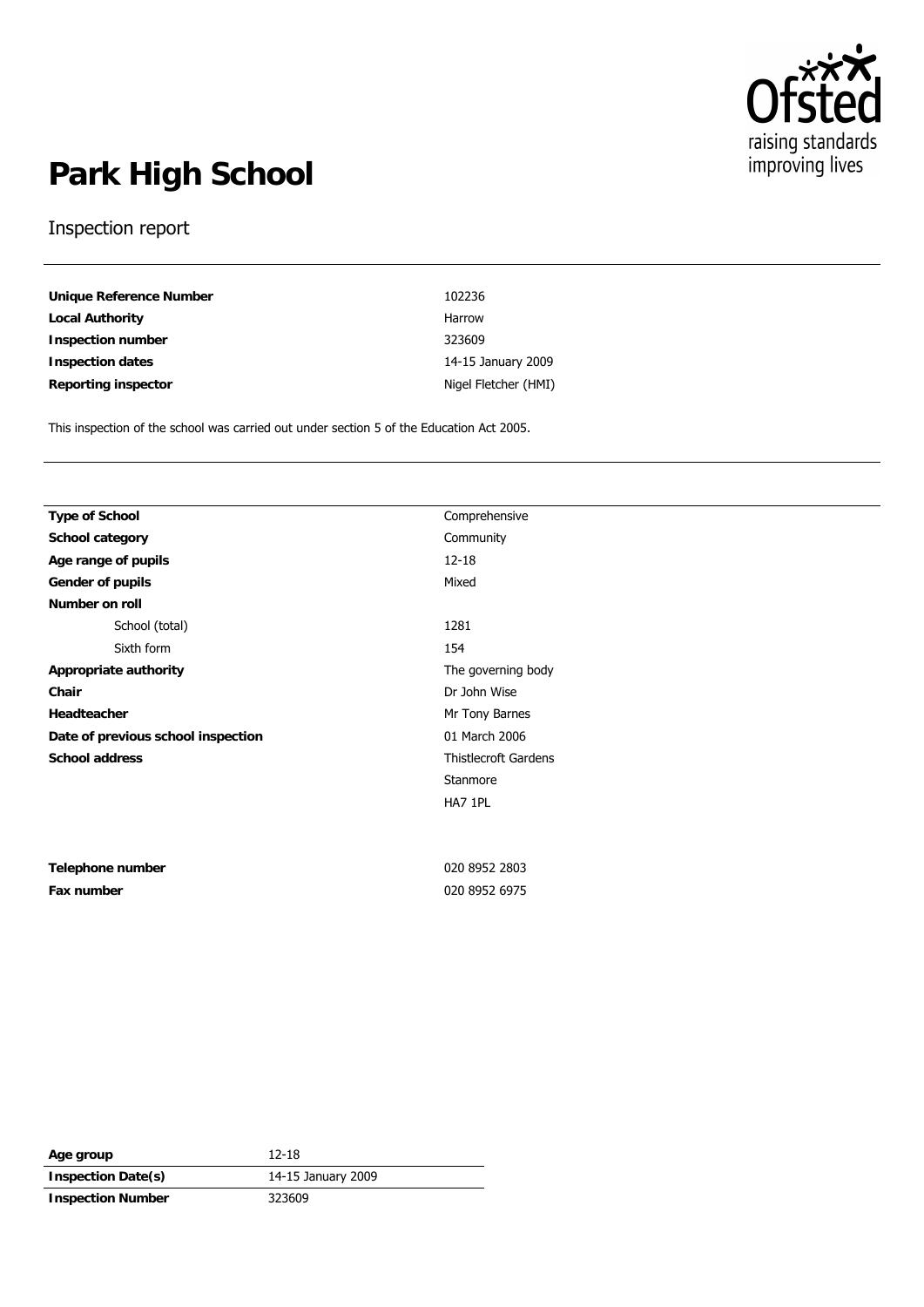#### (c) Crown copyright 2009

#### Website: www.ofsted.gov.uk

This document may be reproduced in whole or in part for non commercial educational purposes, provided that the information quoted is reproduced without adaptation and the source and date of publication are stated.

Further copies of this report are obtainable from the school. Under the Education Act 2005, the school must provide a copy of this report free of charge to certain categories of people. A charge not exceeding the full cost of reproduction may be made for any other copies supplied.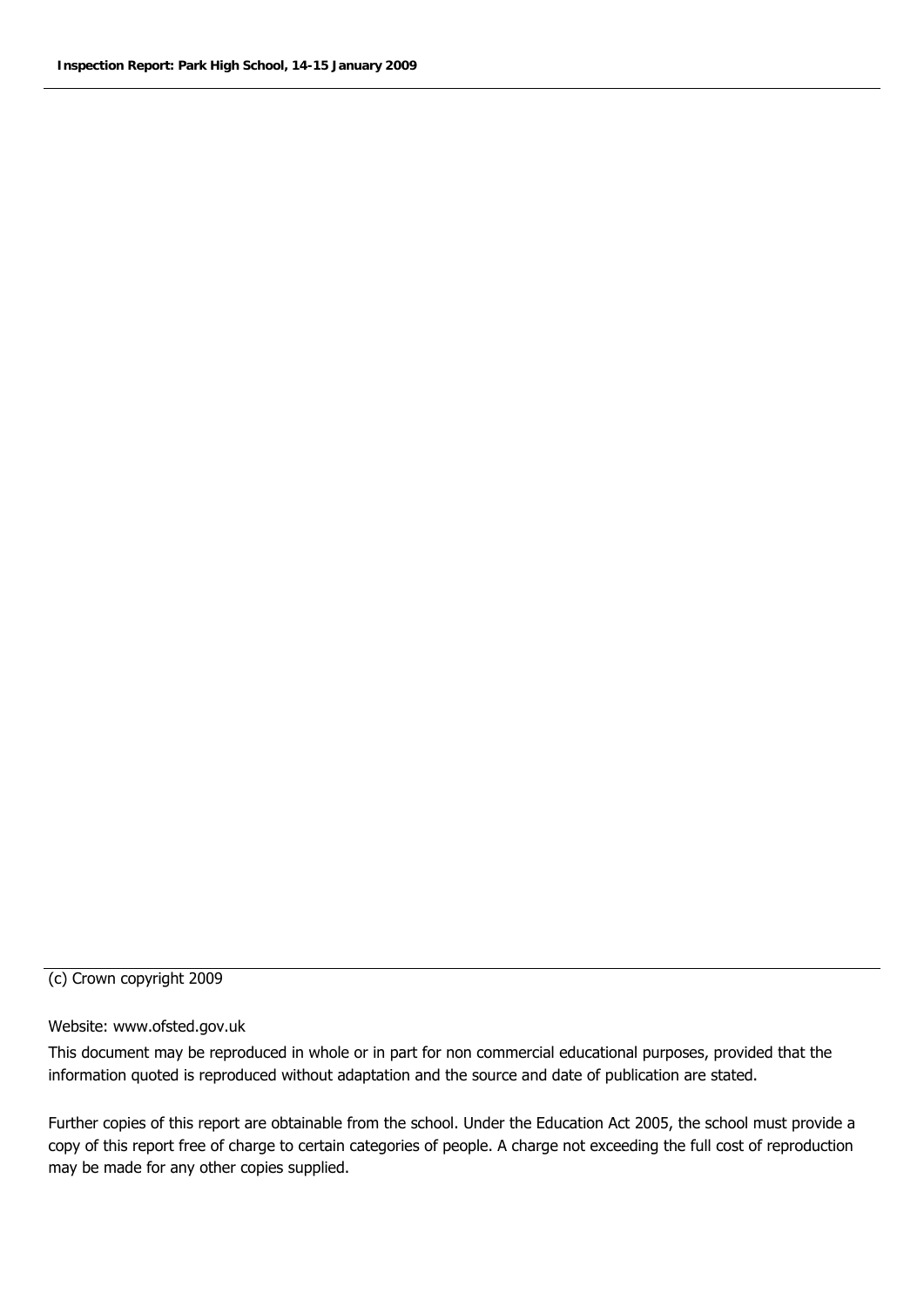### **Introduction**

The inspection was carried out by one of Her Majesty's Inspectors and four Additional Inspectors.

## **Description of the school**

Park High School is a large comprehensive school in Stanmore. It opened a sixth form in September 2007 and a full A-level programme has yet to be completed. The majority of its students are from middle schools in the local area and the school is oversubscribed. Over 80% of the students come from minority ethnic groups, and over half from Indian heritage. The proportion for whom English is not their first language is average and over half the students are bilingual. The proportion of students with learning difficulties and/or disabilities is around average, although the number with a statement of special educational needs is higher. The proportion of students eligible for free school meals is below average. There are more boys than girls in each year group. The school has had specialist technology college status since 2002. It acquired Investors in People status in 1996, which it has retained, while achieving other national awards.

## **Key for inspection grades**

| Grade 1 | Outstanding  |
|---------|--------------|
| Grade 2 | Good         |
| Grade 3 | Satisfactory |
| Grade 4 | Inadequate   |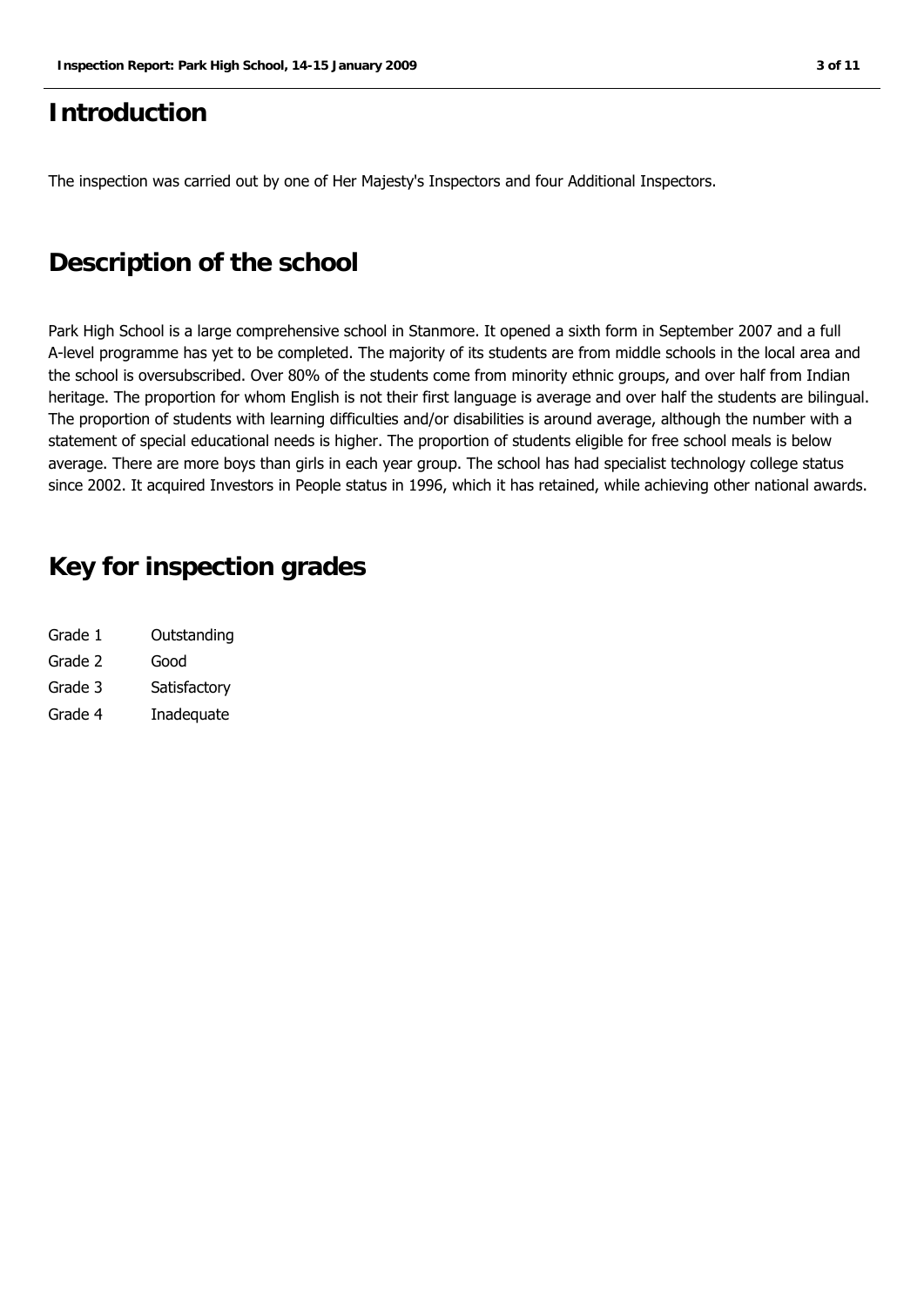#### **Overall effectiveness of the school Grade: 1 Grade: 1**

Park High is an outstanding school. It has an extremely caring and inclusive ethos, both within the school and in the outside community, where students respect their teachers and peers in a lively and productive learning environment. Standards reached are above those found nationally, and students achieve well in their learning throughout the school. All students achieve at least one pass at GCSE, and the proportion achieving at least five high grades is above average. The standards achieved and the progress that students make continue to improve year on year. The exemplary senior management team, supported by an excellent governing body, is a key reason for the school's success. The headteacher has a clear vision for the direction of the school, which is shared and supported wholeheartedly by his enthusiastic, conscientious and committed staff. The views of parents, students and the local community are much valued, although some parents would like better communication with the school. There is a strong culture of continual improvement in both academic and personal achievement through lifelong learning. School leaders have an excellent understanding of how the school is doing. They recognise that there are still improvements to make to ensure that all students reach their full potential, for example by honing the rigour with which some curriculum leaders identify areas for improvement such as student achievement.

Almost all parents reported that their children enjoyed school. As one said, 'Both my children are really happy there and motivated by their studies'. Students enjoy good relationships with their teachers. The quality of teaching is good overall, with some examples of outstanding practice. However, not all lessons are planned to meet the differing needs of learners. In a few lessons, where insufficient attention is given to providing interest and challenge to the students, their concentration is allowed to wander and progress slows.

The quality of care, guidance and support is exceptional and, as a result, the personal development and well-being of students are outstanding. Students arrive at school eager to learn, and attendance is high. They behave well around the school and have good relationships with adults and each other. In lessons, students support each other, particularly those with learning difficulties, and make good progress. Parents report favourably on the growing confidence of their children, and the development of skills that prepare students for the world of work is exemplary. Students feel safe, and have an excellent awareness of the need for a healthy lifestyle, particularly in their high levels of participation in extra-curricular sports. The school plays an important part in the local and wider community; for example, its Christmas party brings together senior citizens of all backgrounds and faiths, and it maintains good links with a school in India.

Students appreciate the outstanding curriculum, with academic and vocational options that fully meet their needs, whatever their abilities. The school also provides courses for parents and local schools. There is high participation in the extensive range of cultural and personal development activities that enhance their life at school and improve their personal development. The school has made substantial improvements since the last inspection, and the specialist status in technology is having a good impact on improving learning across the school. One parent commented that, 'Park High is a school with high expectations'. This applies not just to the students, but to the school itself. Consequently, the school has excellent capacity to develop further.

#### **Effectiveness of the sixth form Grade: 2 Grade: 2**

#### The progress in developing the sixth form since 2007 has been outstanding. Inspection evidence indicates that achievement and standards so far are good. However, the school has not yet completed a full programme of A levels, and there are insufficient measurable comparisons able to be made to judge that the overall effectiveness is better than good. Students are extremely positive about their personal and academic development. They enjoy their studies and attend well. They act maturely and are keen to participate in the opportunities offered to them to contribute to both the school and the local community.

Students are highly articulate about the quality of teaching, and the support which their teachers unstintingly provide. Indeed, inspectors observed a high proportion of excellent lessons and agree with the school that teaching and learning in the sixth form are now outstanding. Students are set challenging targets, and their progress is reviewed at weekly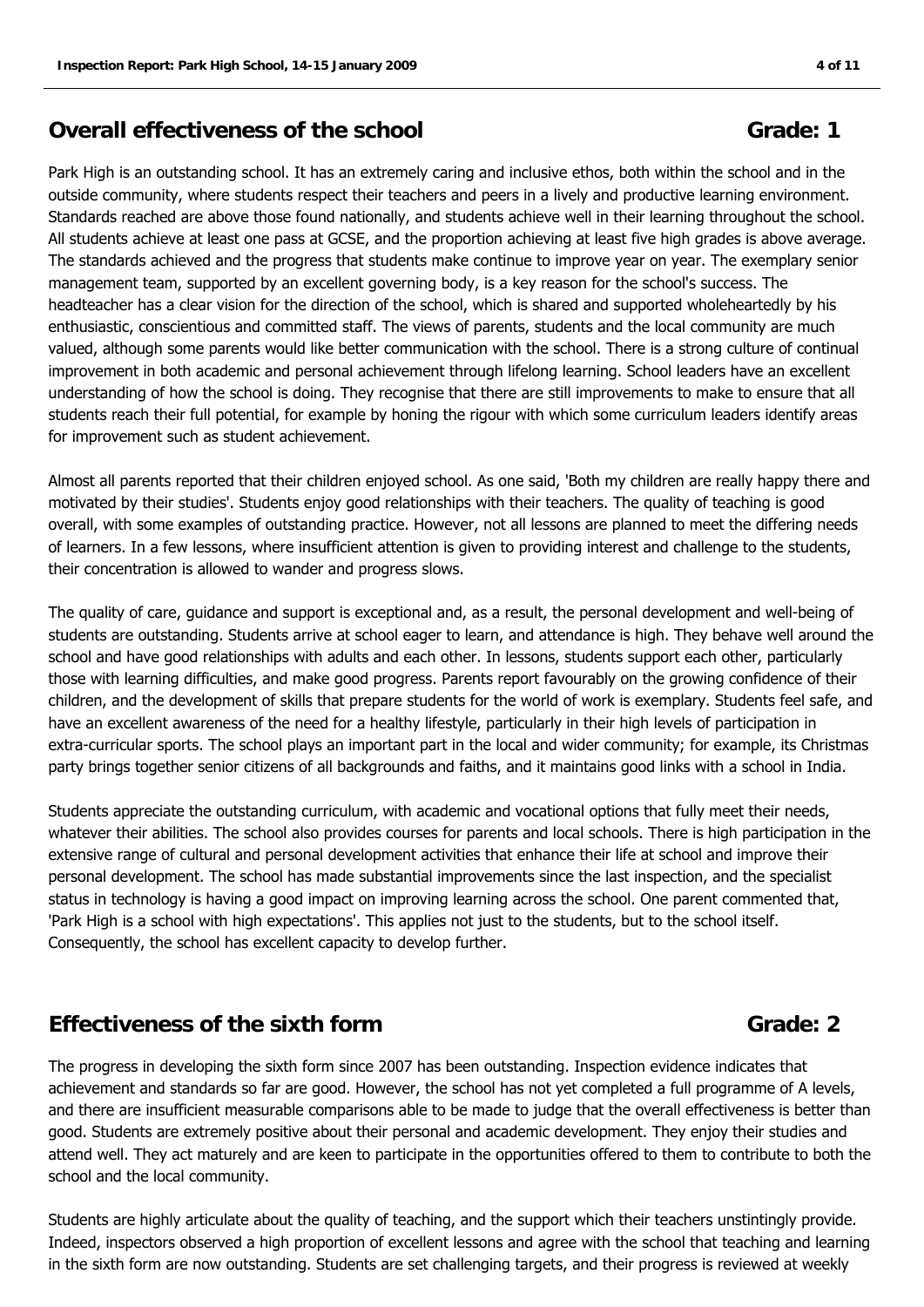interviews with their tutors. The curriculum is good, and is extended by courses available through the Harrow Collegiate, a consortium of Harrow schools and colleges. Plans are already under way to meet the needs of all students through the introduction of vocational courses, and courses at Levels 1 and 2, in the near future. Leadership and management of the sixth form are outstanding. With the support of the school's senior leadership team, the head of sixth form has a clear and inspirational vision for how the sixth form will develop further.

### **What the school should do to improve further**

- Raise achievement by planning lessons to meet the varied needs of all students.
- Improve the consistency of the rigour with which curriculum leaders analyse the weaknesses in student achievement.

## **Achievement and standards Grade: 2**

Students enter the school in Year 8, part-way through Key Stage 3, with attainment that is broadly average. They achieve well, and reach standards that are higher than average. In the national tests at the end of Year 9, results are above average compared with schools nationally; students make good progress, particularly in mathematics, but not as well in science.

GCSE results are above the national average, representing good achievement, and they continue to improve year on year. The majority of students attain standards higher than the expected level in the majority of subjects. Attainment at the higher levels at GCSE is good although there is some variation in performance between subjects. For example, students do not achieve such high grades in dance, drama, and design and technology, as they do in other subjects. Overall, the proportion of students gaining five or more  $A^*$  to C grades is above average, as is the case when including English and mathematics.

A robust individualised tracking and assessment system identifies underperforming students, and appropriate actions are taken. For example, the 'Who's Not Learning Now' and 'Black Boys Can' programmes support students whose progress is lower than might be expected. Consequently, no specific groups are underachieving.

## **Personal development and well-being Theorem Controllery Controllery Grade: 1**

Harmonious relationships between staff and students, and across cultures, ensure an extremely positive school ethos. Students thoroughly enjoy school. They feel safe, and are confident that they will be listened to if they have a problem. They have an excellent understanding of the need for a healthy lifestyle, and their spiritual, moral, social and cultural development is outstanding. Students gain excellent social skills and know how to take responsibility for their own actions, and the impact that these have on others. Older students provide very good role models as mentors for younger students.

The school committee plays an active role in the decision making of the school, and the student advisory group for the personal, social and health curriculum has changed the programme to be more relevant to students' needs. Students make an excellent contribution to the wider community through, for example, helping to develop sports skills in younger pupils in the community, providing musical performances at charity events, and by supporting schools in South Africa. Well-targeted literacy and numeracy support, sound information and communication technology skills, and a variety of work-related activities, provide excellent preparation for the world of work and students' future economic well-being.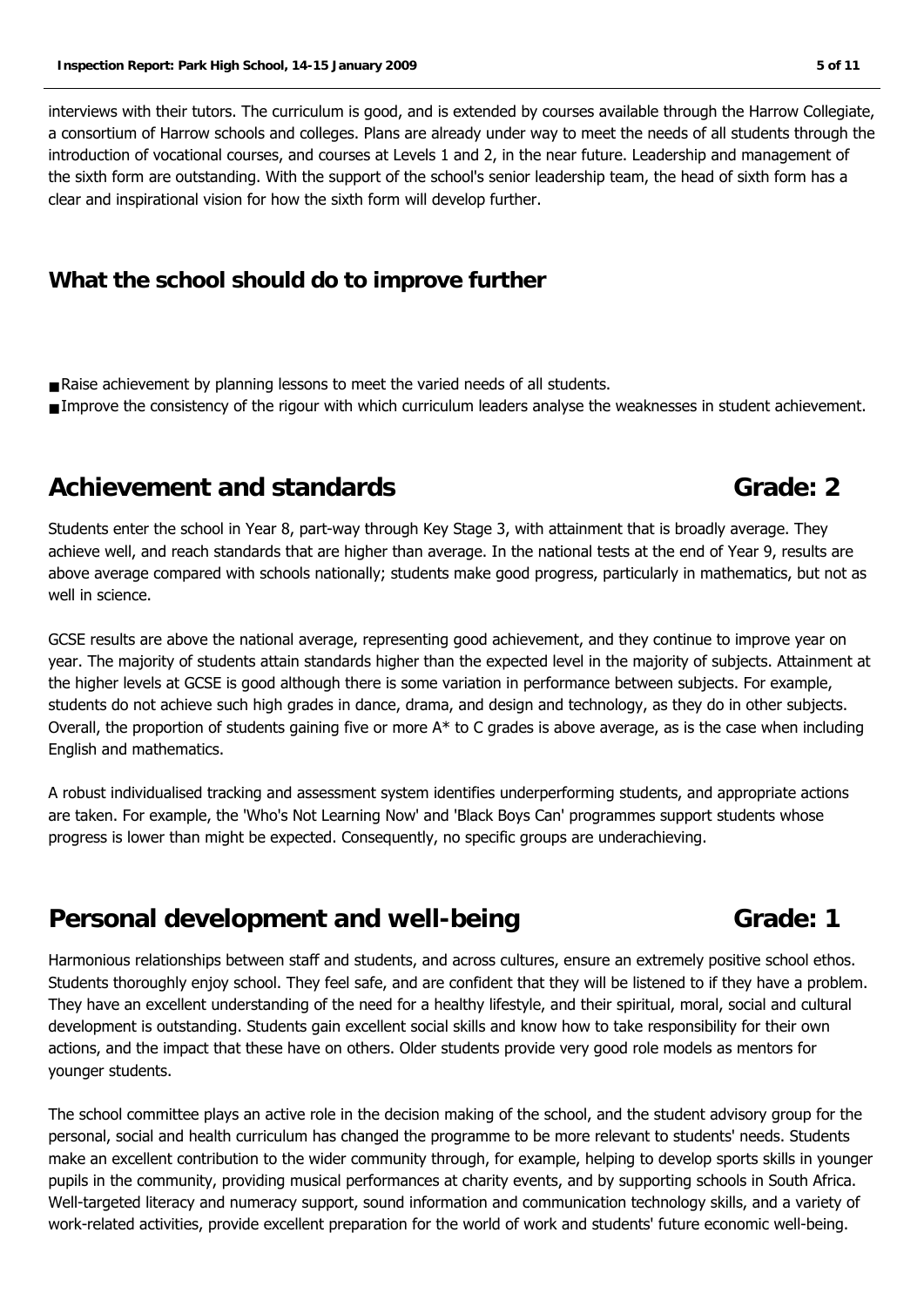## **Quality of provision**

#### **Teaching and learning and strates and strates and strates and strates and strates and strates and strates and strates and strates and strates and strates and strates and strates and strates and strates and strates and str**

Students' enthusiasm for learning makes a major contribution to the good teaching and learning. Strong relationships between teachers and students create the right conditions for learning, so that students work cooperatively with each other and achieve well. The progress of students is monitored rigorously. Students understand their targets and what they need to do to achieve them. Through the Building Learning Power programme, the school develops students' understanding of how to learn, and their skills for lifelong learning. The school's 'managed learning environment' is effective in providing good access to learning and support, at school and at home.

In the majority of lessons, students are engaged and focused on a variety of activities which capture their interest. Expectations are high, with clear and frequent links being made to strategies for improvement. Peer and self-assessment are used well, and in the best lessons these result in excellent progress being made. Visual aids are used effectively and, together with skilful questioning and lively exposition, stimulate students' learning. However, some lessons are not sufficiently planned for the individual needs of all students. These lessons are uninspiring and too directed by teachers. Students are insufficiently challenged and supported, and easily lose concentration.

#### **Curriculum and other activities Grade: 1**

The school provides an outstanding curriculum. It is continually reviewed and developed, in consultation with students and their parents, to fully meet the needs and aspirations of all students. The variety of vocational and academic courses available in school, and in conjunction with the local Skills Centre, successfully ensures that all students are motivated to succeed. Almost all students progress on to further education. The school is developing an extended curriculum for students and their parents. For example, through the school's technology specialism, improved provision in design technology and innovative programmes in product design have led to increased involvement with local schools and the community.

The Language in Learning programme throughout the school has a strong impact on improving students' literacy skills in all subjects. Provision for personal, social and health education, work experience and citizenship is excellent and makes a strong contribution to students' enjoyment of school life. There is high participation in the wide range of enrichment opportunities, especially in sports, music and drama, and in trips both in this country and abroad.

#### **Care, guidance and support Grade: 1 Grade: 1**

Teachers know their students well and work hard to ensure that they enjoy their education and achieve their full potential. Strong links with local middle schools, and particularly effective induction procedures, enable new students to settle in quickly. For instance, support staff from both schools liaise especially well for students with autistic spectrum disorders. They develop memory books which help students discuss new experiences, their feelings about change, and their journey through the school. Well-informed advice and guidance are provided about options and career paths at each key stage.

Detailed assessment information enables the school to track students' progress closely and to set challenging targets. These are reviewed regularly, with parental involvement, as students move through the school. Additional learning support is excellent and ensures that students with learning difficulties and/or disabilities achieve as well as their peers. The school makes exemplary use of external agencies to support the personal, social and health curriculum, and to assist students with welfare problems. Arrangements for safeguarding children are sound. Attendance is good, and a robust intervention system ensures that this continues to improve.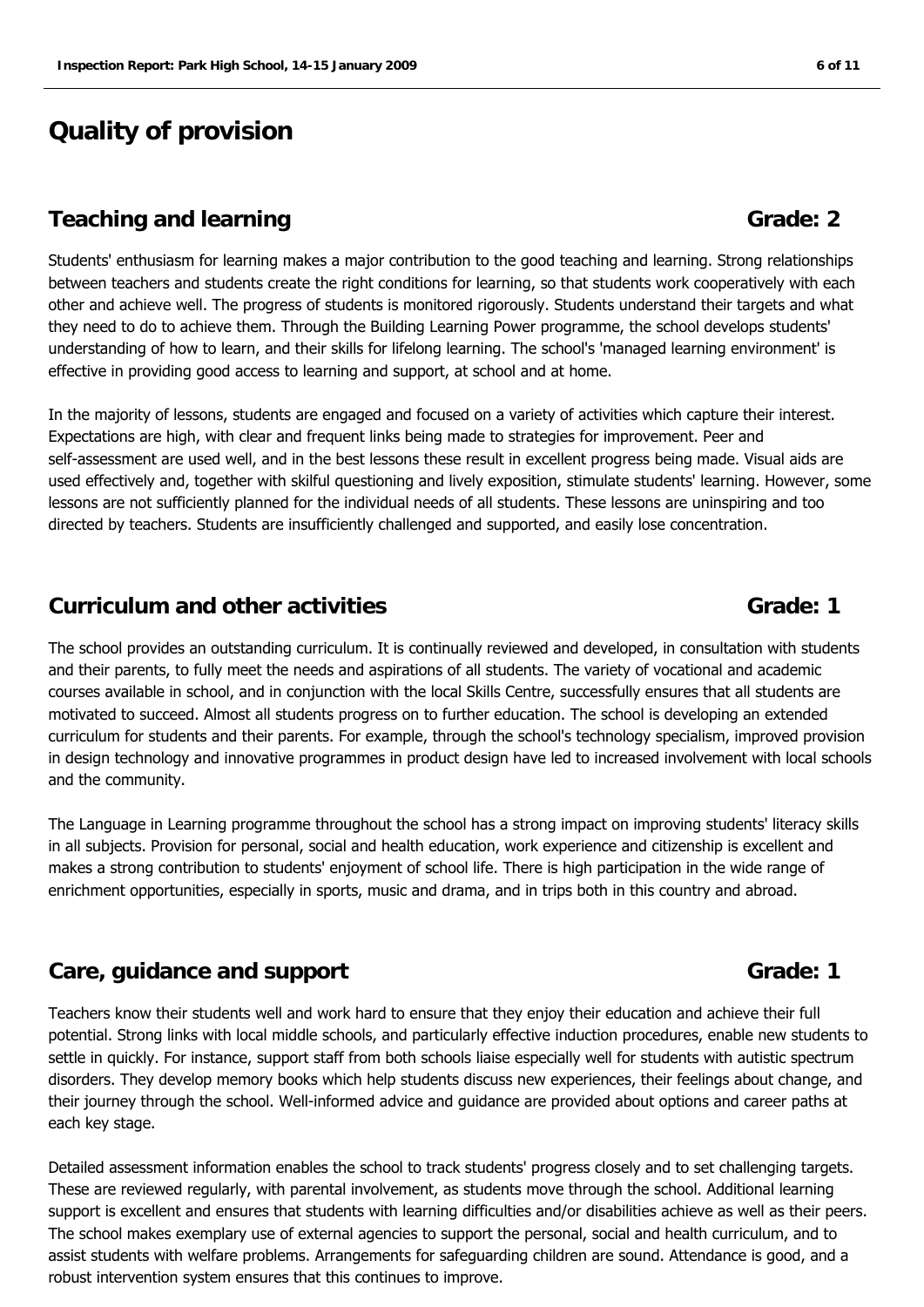## **Leadership and management Grade: 1**

The school is led by an inspirational headteacher who is supported by an extremely able and clear-thinking leadership team and governing body. This has resulted in considerable improvements in provision and standards since the last inspection. Many excellent and innovative systems have been introduced, centred on improving learning and achievement, some of which have received national recognition. For example, the Building Learning Power initiative is contributing well to the learning of staff, as well as that of students. The monitoring of teaching and learning is rigorous, and accurately identifies areas for improvement. Subsequent professional development is very effective in improving performance. Governors' excellent knowledge of the school allows them to provide effective challenge and support in strategic decision making. With staff, they have developed a clear and succinct vision for the school, and are rigorously monitoring progress through the robust 'Review and Planning' programme.

Monitoring and self-evaluation is thorough throughout the school. Weaker departments are improving rapidly as a result of strong management and challenging and supportive action from the leadership team. The quality of evaluations by middle managers is high, but analyses of weaknesses in student achievement are not always sufficiently searching. The school has strong links with its local and wider community, and its promotion of community cohesion is excellent. Particularly noteworthy are its relationships with local communities of different faiths, and its links with worldwide communities through involvement in World Challenge projects. Although the current site is cramped, the buildings are being developed. Day-to-day financial planning and monitoring are excellent and the capacity for further improvement is outstanding.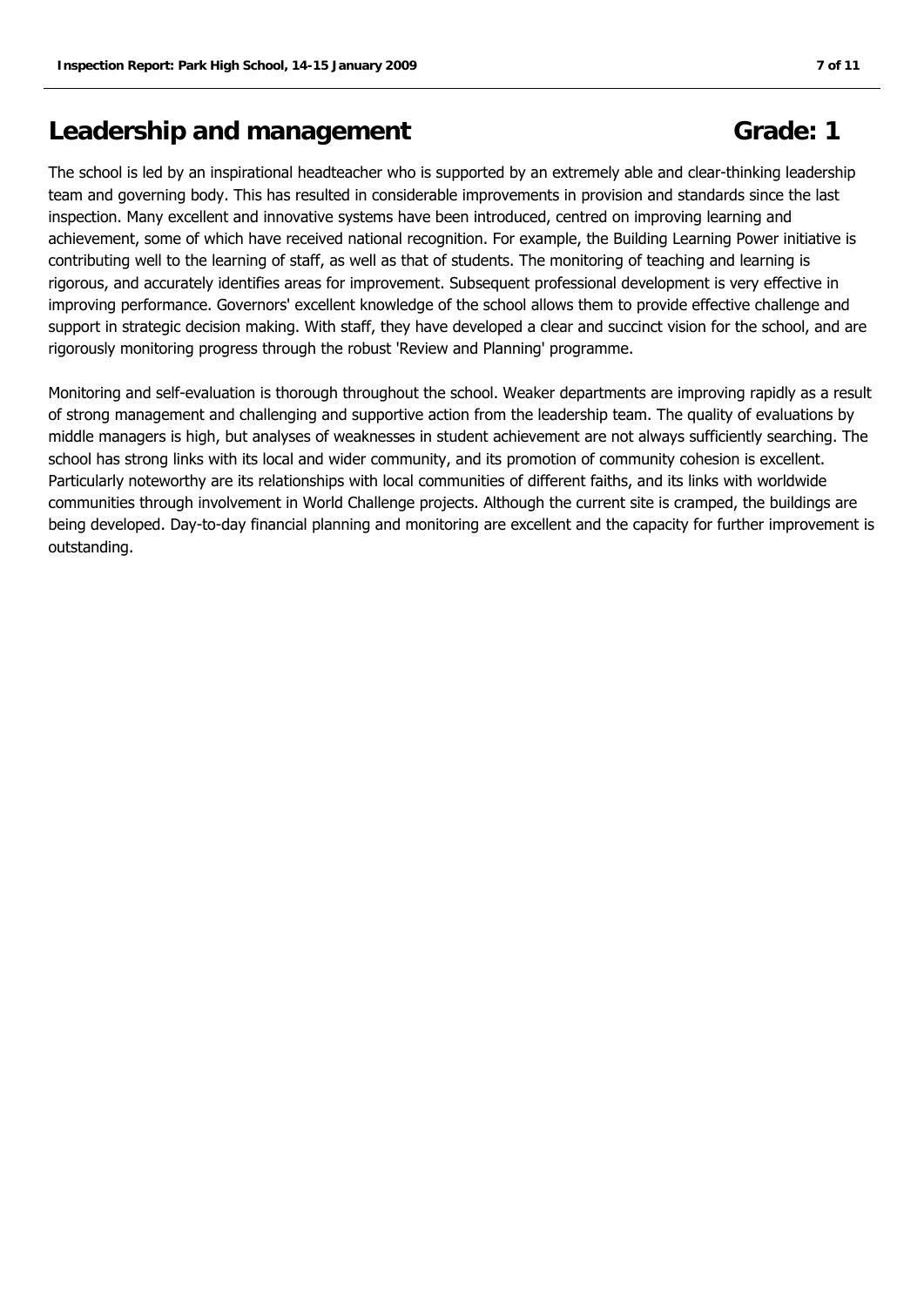**Any complaints about the inspection or the report should be made following the procedures set out in the guidance 'Complaining about inspections', which is available from Ofsted's website: www.ofsted.gov.uk.**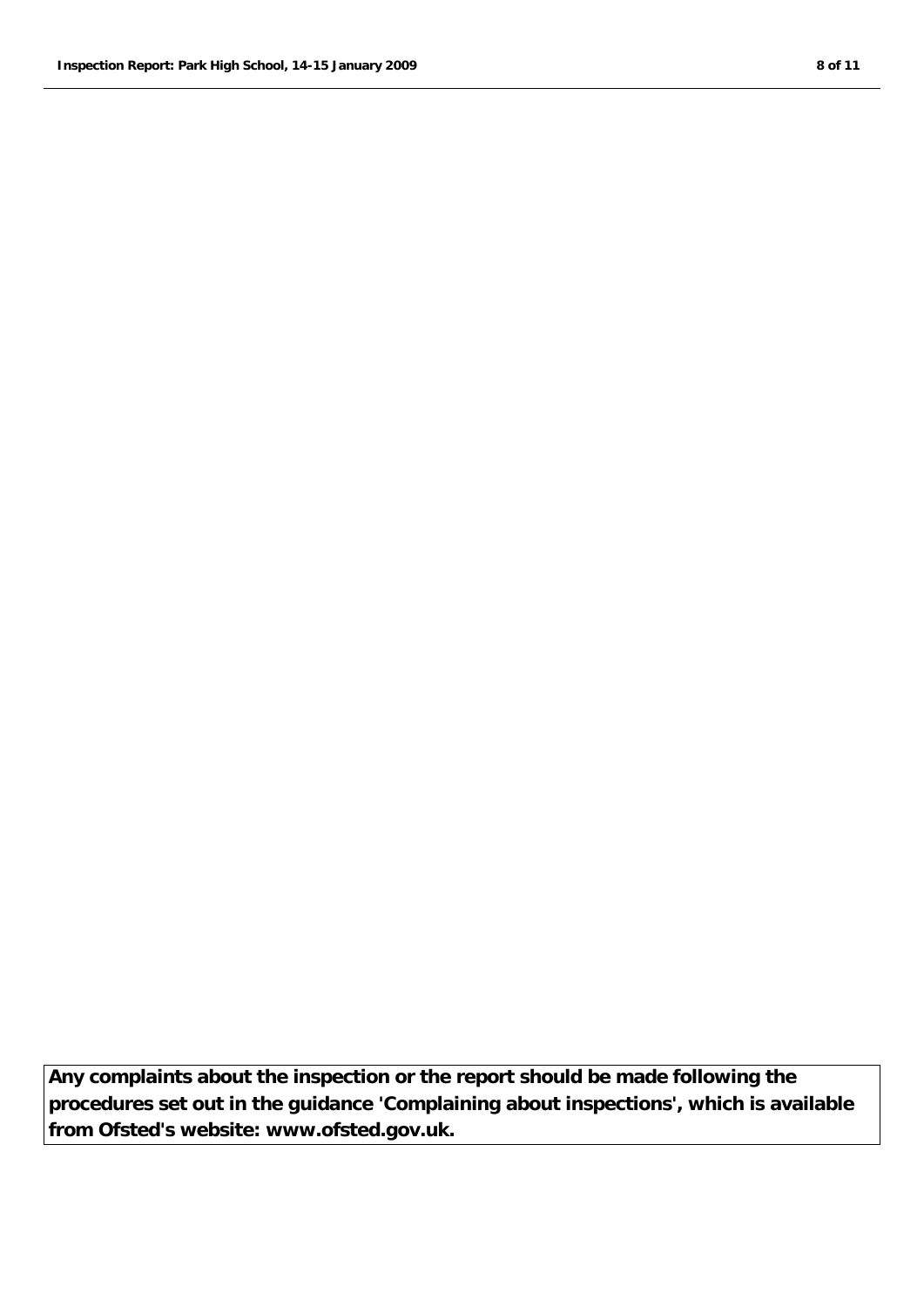## **Inspection judgements**

| Key to judgements: grade 1 is outstanding, grade 2 good, grade 3 satisfactory, and School |         | 16-19 |
|-------------------------------------------------------------------------------------------|---------|-------|
| grade 4 inadequate                                                                        | Overall |       |

### **Overall effectiveness**

| How effective, efficient and inclusive is the provision of education, integrated care     |     |     |
|-------------------------------------------------------------------------------------------|-----|-----|
| and any extended services in meeting the needs of learners?                               |     |     |
| Effective steps have been taken to promote improvement since the last inspection          | Yes | Yes |
| How well does the school work in partnership with others to promote learners' well-being? |     |     |
| The capacity to make any necessary improvements                                           |     |     |

### **Achievement and standards**

| How well do learners achieve?                                                                               |  |
|-------------------------------------------------------------------------------------------------------------|--|
| The standards <sup>1</sup> reached by learners                                                              |  |
| How well learners make progress, taking account of any significant variations between groups<br>of learners |  |
| How well learners with learning difficulties and disabilities make progress                                 |  |

### **Personal development and well-being**

| How good is the overall personal development and well-being of the learners?              |  |
|-------------------------------------------------------------------------------------------|--|
| The extent of learners' spiritual, moral, social and cultural development                 |  |
| The extent to which learners adopt healthy lifestyles                                     |  |
| The extent to which learners adopt safe practices                                         |  |
| How well learners enjoy their education                                                   |  |
| The attendance of learners                                                                |  |
| The behaviour of learners                                                                 |  |
| The extent to which learners make a positive contribution to the community                |  |
| How well learners develop workplace and other skills that will contribute to their future |  |
| economic well-being                                                                       |  |

### **The quality of provision**

| How effective are teaching and learning in meeting the full range of learners'<br>needs?             |  |
|------------------------------------------------------------------------------------------------------|--|
| How well do the curriculum and other activities meet the range of needs and<br>interest of learners? |  |
| How well are learners cared for, guided and supported?                                               |  |

#### **Annex A**

 $^1$  Grade 1 - Exceptionally and consistently high; Grade 2 - Generally above average with none significantly below average; Grade 3 - Broadly average to below average; Grade 4 - Exceptionally low.

All white boxes must be completed. The grey boxes are used wherever the inspection team has sufficient evidence to come to a secure judgement.

 $2$  IE - denotes that insufficient evidence was available to inspectors for a judgement to be made.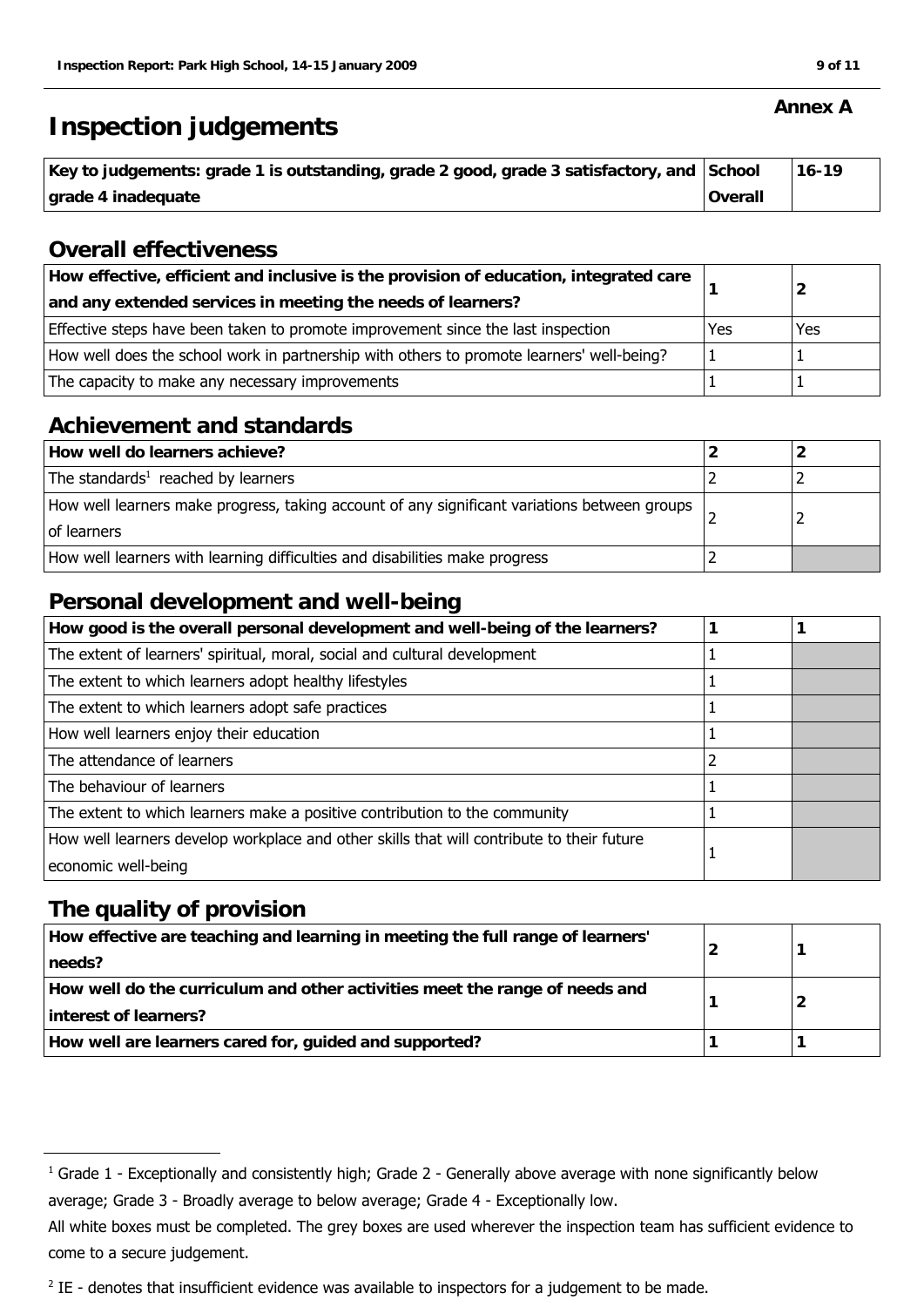## **Leadership and management**

| How effective are leadership and management in raising achievement and<br>supporting all learners? |     |     |
|----------------------------------------------------------------------------------------------------|-----|-----|
| How effectively leaders and managers at all levels set clear direction leading to improvement      | 1   |     |
| and promote high quality of care and education                                                     |     |     |
| How effectively leaders and managers use challenging targets to raise standards                    | 1   |     |
| The effectiveness of the school's self-evaluation                                                  | 1   |     |
| How well equality of opportunity is promoted and discrimination eliminated                         |     |     |
| How well does the school contribute to community cohesion?                                         | 1   |     |
| How effectively and efficiently resources, including staff, are deployed to achieve value for      | 1   |     |
| money                                                                                              |     |     |
| The extent to which governors and other supervisory boards discharge their responsibilities        | 1   |     |
| Do procedures for safeguarding learners meet current government requirements?                      | Yes | Yes |
| Does this school require special measures?                                                         | No. |     |
| Does this school require a notice to improve?                                                      | No  |     |